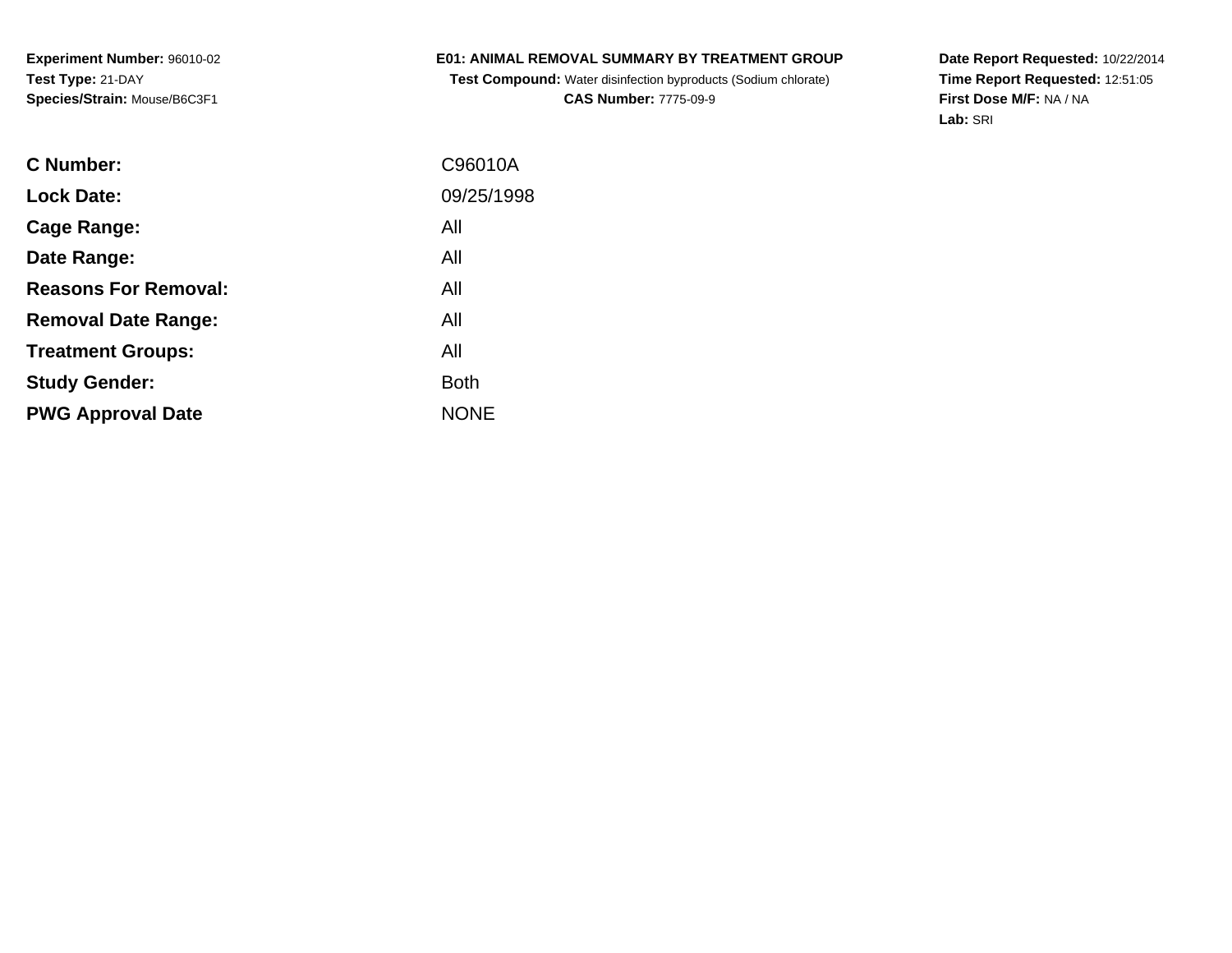# **E01: ANIMAL REMOVAL SUMMARY BY TREATMENT GROUP**

**Test Compound:** Water disinfection byproducts (Sodium chlorate)

**CAS Number:** 7775-09-9

**Date Report Requested:** 10/22/2014 **Time Report Requested:** 12:51:05**First Dose M/F:** NA / NA**Lab:** SRI

### **MALE**

| <b>TREATMENT</b> | Terminal<br><b>Sacrifice</b> |
|------------------|------------------------------|
| 0 MG/L           | 10                           |
| 125 MG/L         | 10                           |
| 250 MG/L         | 10                           |
| 500 MG/L         | 10                           |
| 1000MG/L         | 10                           |
| 2000MG/L         | 10                           |
| <b>TOTAL</b>     | 60                           |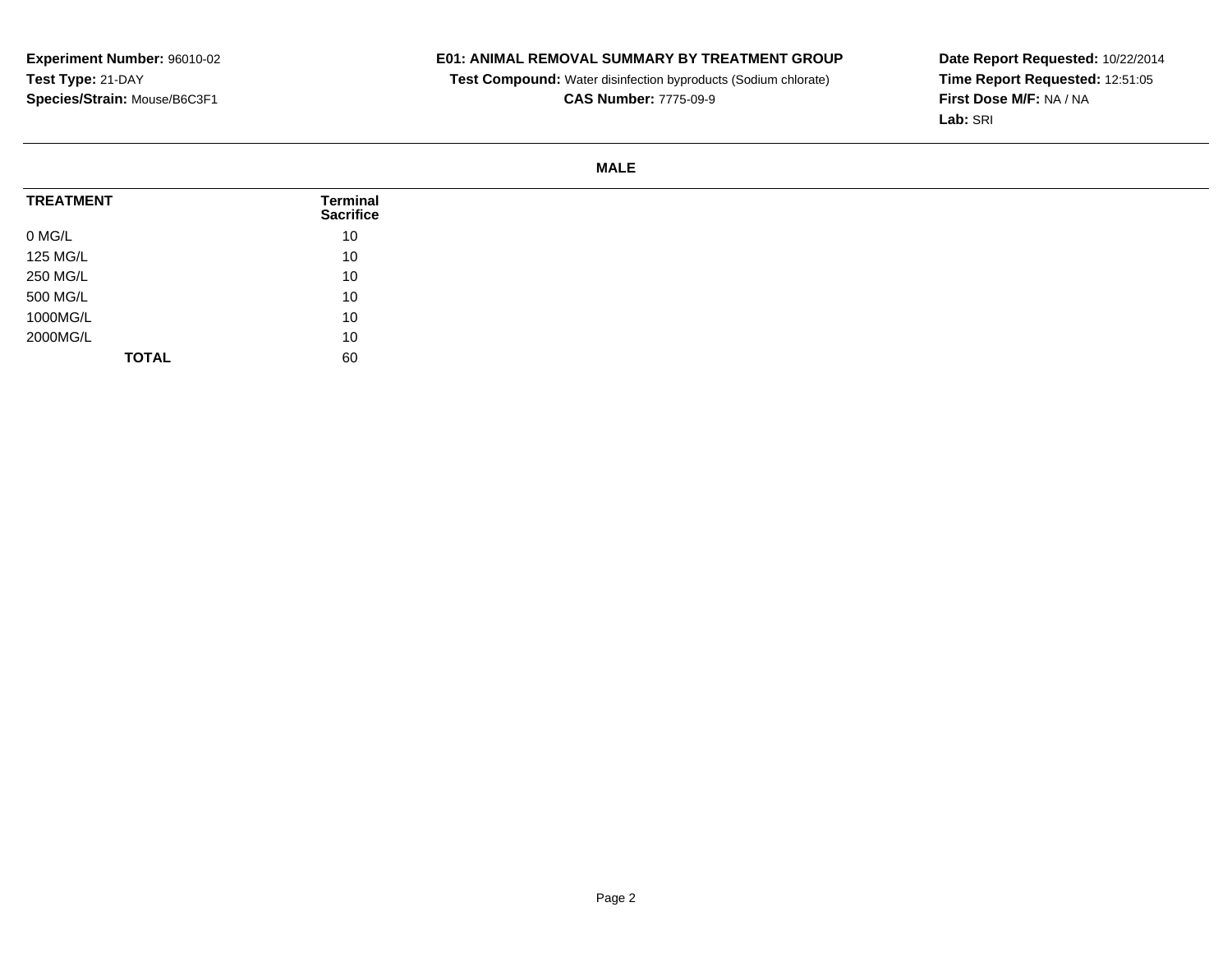**Experiment Number:** 96010-02**Test Type:** 21-DAY**Species/Strain:** Mouse/B6C3F1

#### **E01: ANIMAL REMOVAL SUMMARY BY TREATMENT GROUP**

 **Test Compound:** Water disinfection byproducts (Sodium chlorate) **CAS Number:** 7775-09-9

\*\*\*END OF MALE DATA\*\*\*

**Date Report Requested:** 10/22/2014**Time Report Requested:** 12:51:05**First Dose M/F:** NA / NA**Lab:** SRI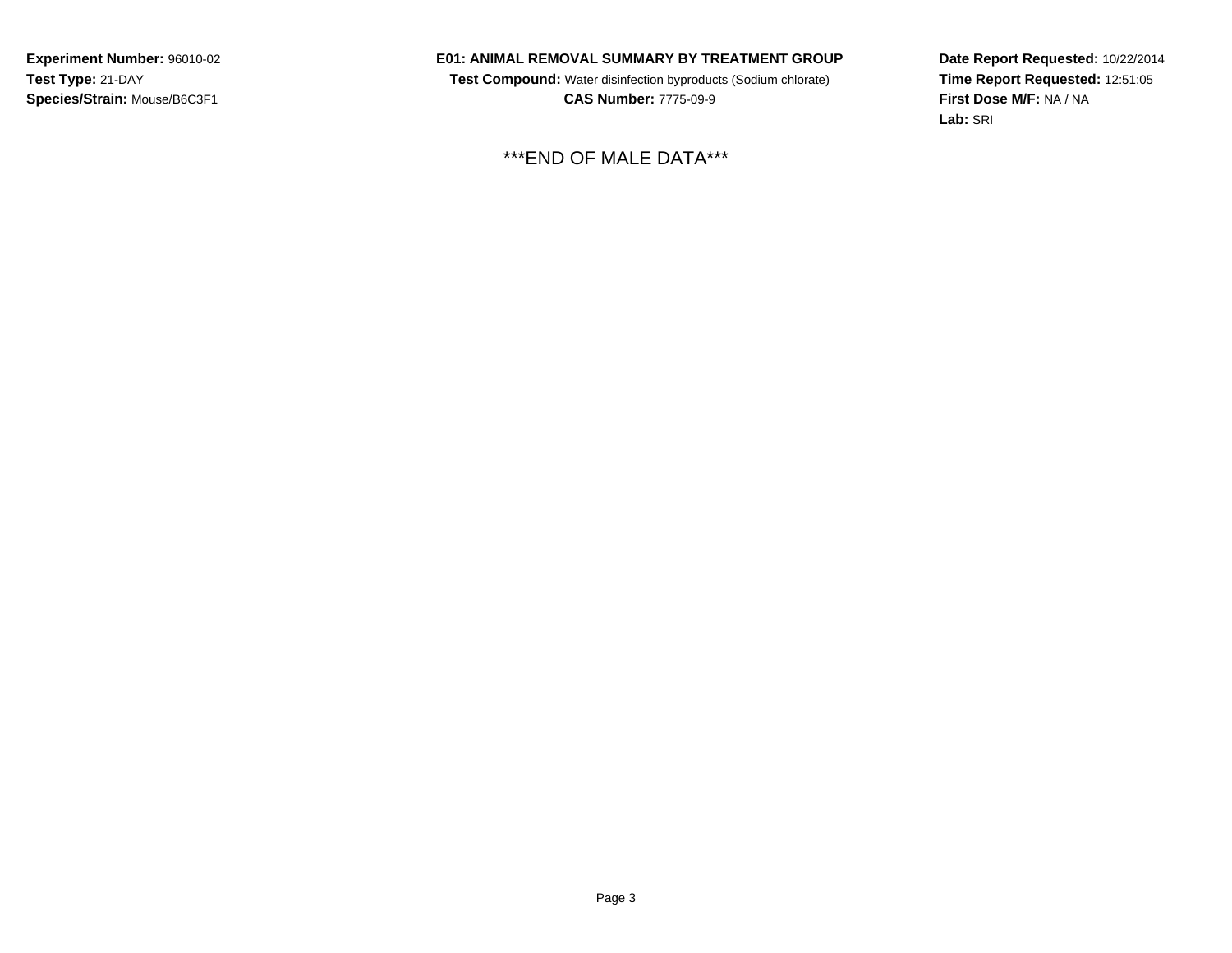# **E01: ANIMAL REMOVAL SUMMARY BY TREATMENT GROUP**

**Test Compound:** Water disinfection byproducts (Sodium chlorate)

**CAS Number:** 7775-09-9

**Date Report Requested:** 10/22/2014 **Time Report Requested:** 12:51:05**First Dose M/F:** NA / NA**Lab:** SRI

### **FEMALE**

| <b>TREATMENT</b> | Terminal<br><b>Sacrifice</b> |
|------------------|------------------------------|
| 0 MG/L           | 10                           |
| 125 MG/L         | 10                           |
| 250 MG/L         | 10                           |
| 500 MG/L         | 10                           |
| 1000MG/L         | 10                           |
| 2000MG/L         | 10                           |
| <b>TOTAL</b>     | 60                           |